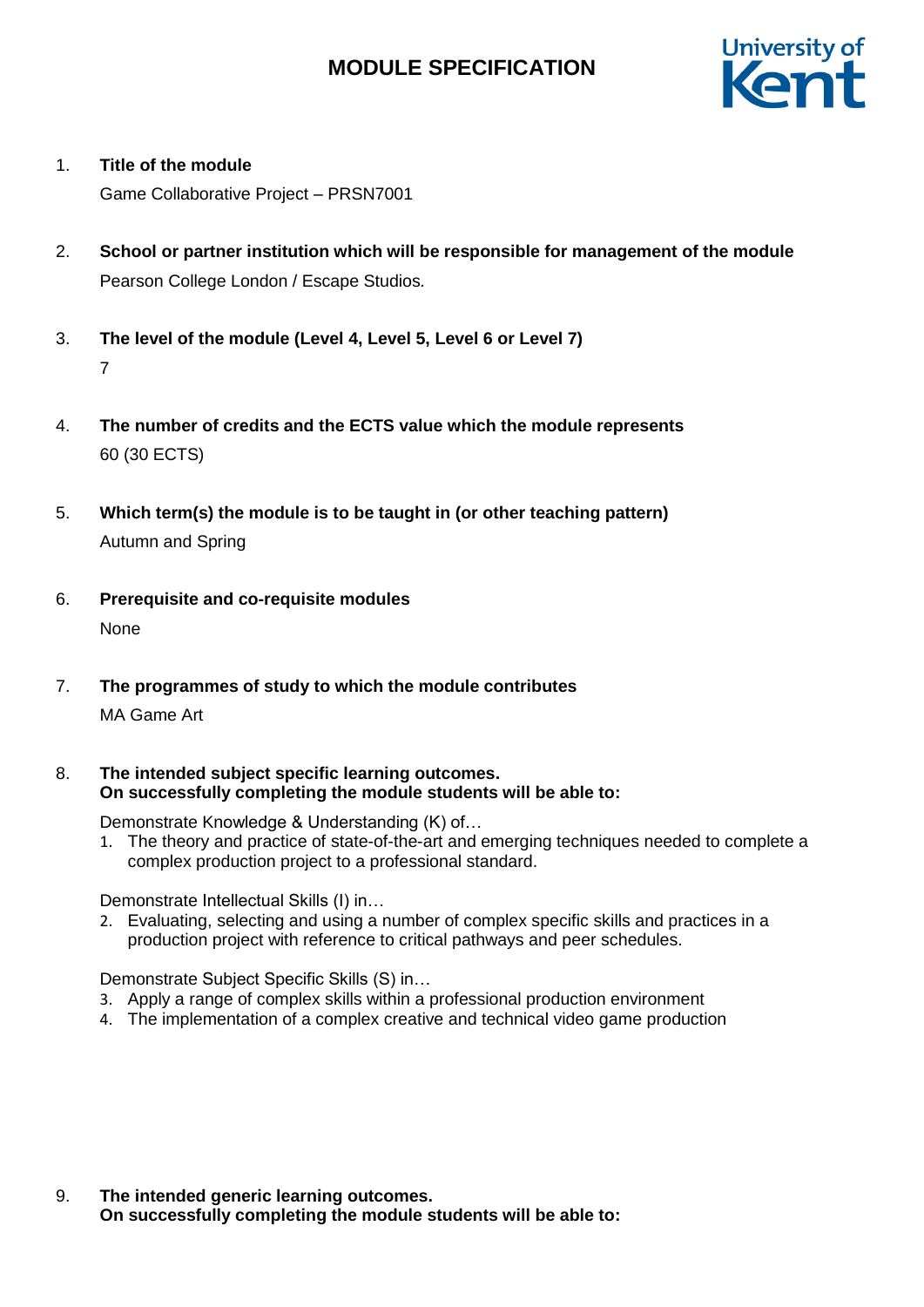

Demonstrate Transferable Skills (T) in…

- 1. Communicating complex information in a structured and convincing way
- 2. Researching, critical analysis and problem solving skills in a changing and uncertain environment;
- 3. Organising and scheduling resources effectively to a high standard to meet varying constraints

#### 10. **A synopsis of the curriculum**

Self-directed project demonstrating the extent of your knowledge and understanding of the current state-of-the-art and mastery of chosen subject matter..

Outline syllabus:

- Project direction and management.
- Project management and allocation of tasks and workflow.
- Asset creation/acquisition.
- Project monitoring.
- Project evaluation
- 11. **Reading list (Indicative list, current at time of publication. Reading lists will be published annually)**

*Effective project management*, Robert Wysocki, Wiley Publishing (2009) *Project planning, scheduling and control: a hands-on guide to bringing projects in on time and on budget,* James Lewis, McGraw-Hill (2001)

See the "MA Game Art - Indicative Reading List" document for extensive readings that will form the basis of the programme. Specific readings will be assigned to students based on their progression through the programme and their individual learning goals.

## 12. **Learning and teaching methods**

Students learn through practice under supervision of tutors and with feedback from peers, professionals and the wider community.

- . Tutorials: c. 100 hours
- Self-Directed: c. 500 hours
- **Total Study Hours: 600 hours**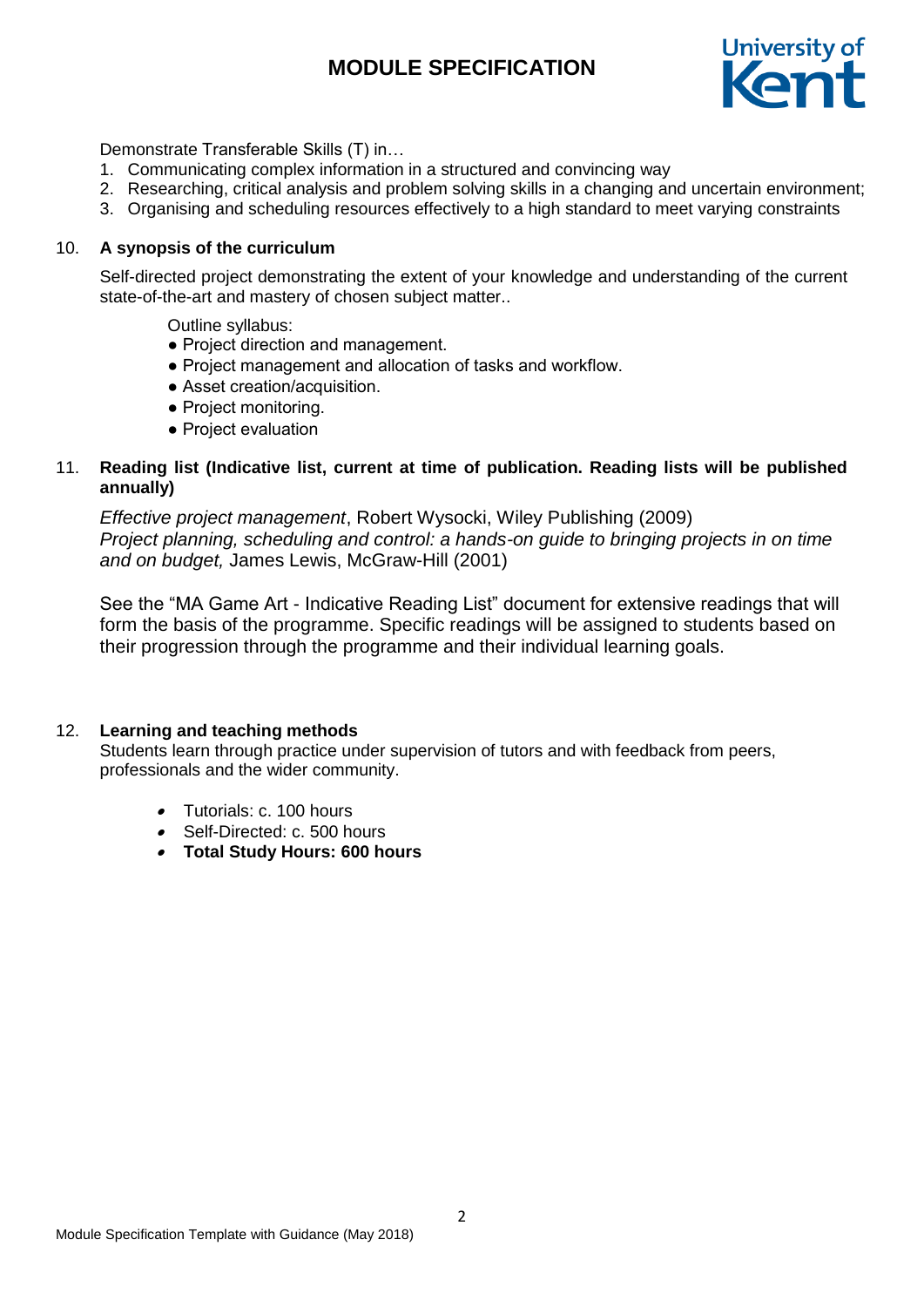

#### 13. **Assessment methods**

13.1 Main assessment methods

## **Assignment 1: Project (60%)**

The student will specify, develop and deliver their own project brief in discussion with their tutors that could involve a complex environment, series of objects or in-game VFX elements that use the advanced techniques that they have studied in a way that shows their mastery of the subject area. The decisions that student makes in developing the project will demonstrate the extent of their knowledge and understanding of the current state-of-the-art and the implementation will allow them to demonstrate the high level of skills that they have.

## **Assignment 2 Retrospective (5000 words) (40%)**

Full pre-production design document comprehensively detailing project ambitions presented as a professional pitch and full self-assessment / post mortem report presented as pitch for sequel. The student will show that the design and production process that they have carried out in this project is one that exhibits the required characteristics for a Masters degree. It should discuss the decisions that they have made and place them in the context of current industry practice and research in the area. This is their opportunity to demonstrate the depth of their critical understanding of the field and to show that they can objectively analyse their own work. NB if the students want to be part of a team to submit work then they will need to submit draft proposals before the start of the module with detailed breakdown of areas of study and specify learning outcomes.

## 13.2 Reassessment Methods

| <b>Module learning</b><br>outcome | 8.1 | 8.2 | 8.3 | 8.4 | 9.1 | 9.2 | 9.3 |
|-----------------------------------|-----|-----|-----|-----|-----|-----|-----|
| Learning/ teaching<br>method      |     |     |     |     |     |     |     |
| <b>Tutorials</b>                  | Х   | X   | X   | X   | X   | X   | X   |
| Self-Directed                     | X   | X   | X   | X   | X   | X   | X   |
| <b>Assessment method</b>          |     |     |     |     |     |     |     |
| Product                           | X   | X   | X   | X   | X   | X   |     |
| Retrospective                     | Χ   |     |     |     |     |     | Χ   |

## 14. **Map of module learning outcomes**